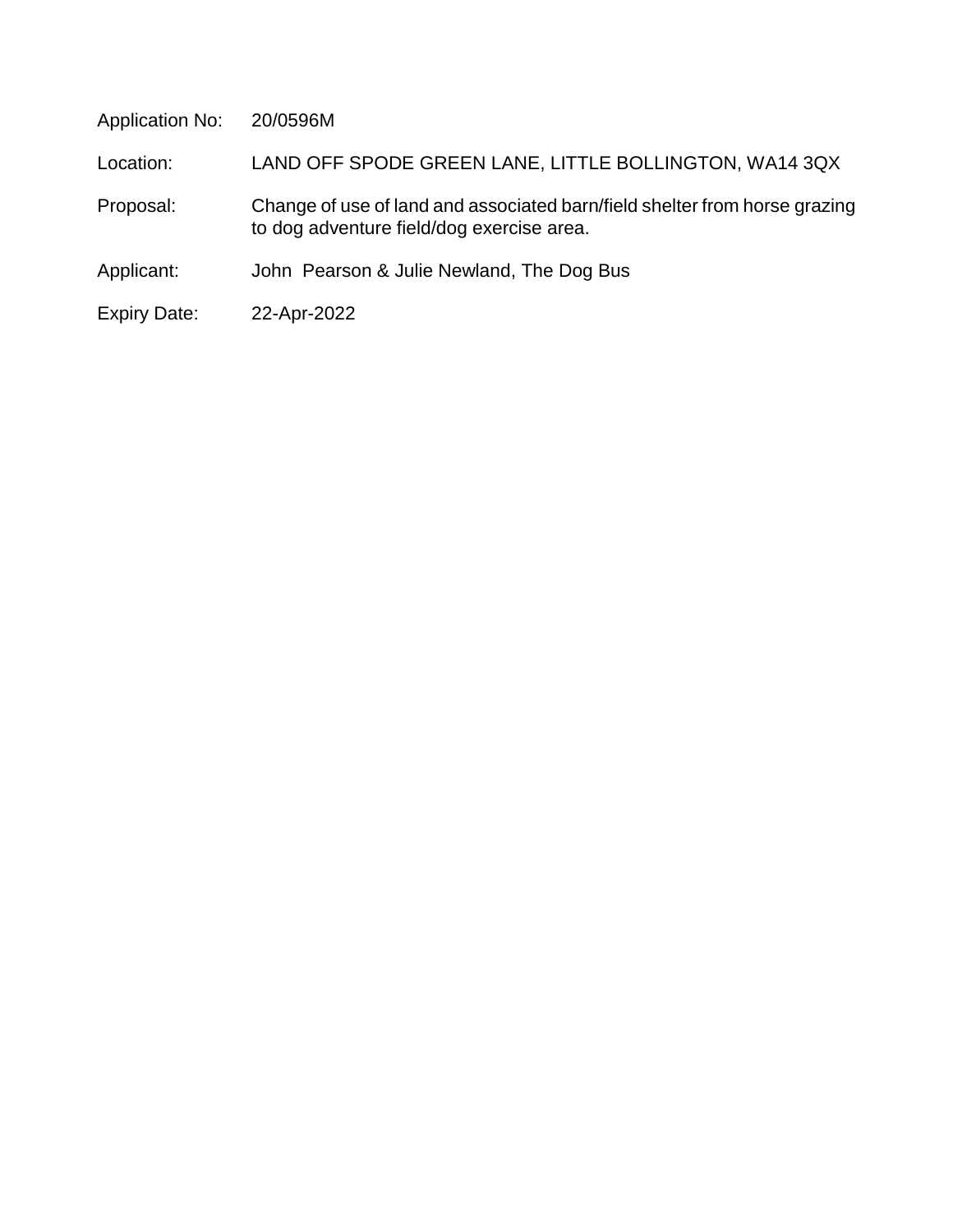# **SUMMARY**

The proposed development for a dog exercise area would result in the site being used for the exercise and care of dogs, with up to 45 being proposed on site at any one time. Based on the information provided it is considered that the proposed material change of use of the land and the reuse of the existing building on the site preserve the openness of the Green Belt and do not conflict with purposes of including land within it. The proposal is therefore not considered to be inappropriate development in the Green Belt.

One of the key concerns raised throughout the course of this application relates to potential noise levels from the site. Some local residents and Little Bollington Parish Council have raised this as an issue. Whilst it is acknowledged that noise may arise from the application site at times, it is anticipated that it would be an infrequent and unlikely event for all dogs on site to bark simultaneously. Furthermore, various factors significantly reduce the risk of noise causing significant harm to the amenities of the nearest residential properties. This includes the significant separation distance between the closest residential property and the application field, as well as the presence of a number of busy roads surrounding the application site, which will more frequently give rise to higher noise levels than the application site. Therefore, it is considered that the potential impact upon the living conditions of nearby properties is, on balance, likely to be acceptable. However, given the comments received from neighbouring properties and the unpredictable and intermittent nature of noise from dogs barking, a trial period is considered to be appropriate through a temporary planning permission.

The potential contamination of land and risk of spread of infectious diseases to animals using surrounding fields was an additional key concern raised. However, it has been shown that the likelihood of infection through ground water/water course contamination, in the event that the application field were to be waterlogged, is very low.

The proposals are considered to have an acceptable impact upon the character of the area, and no adverse impacts are identified relating to highways, flood risk and nature conservation. Accordingly, it is recommended that planning permission be granted for a temporary period of two years.

# **SUMMARY RECOMMENDATION**

# **Approve subject to conditions for temporary period**

# **REASONS FOR REPORT**

The application covers an area greater than 2ha in size and therefore requires determination by the Northern Planning Committee. The application was also called into committee by the local ward Councillor, Cllr Parkinson, for the following reasons:

*1. Residents in the Little Bollington area have made many complaints about the environmental health issues surrounding this application. For over a year The Dog Bus has increased their intake of dogs, and the noise is apparently very loud. I appreciate the owner of The Dog*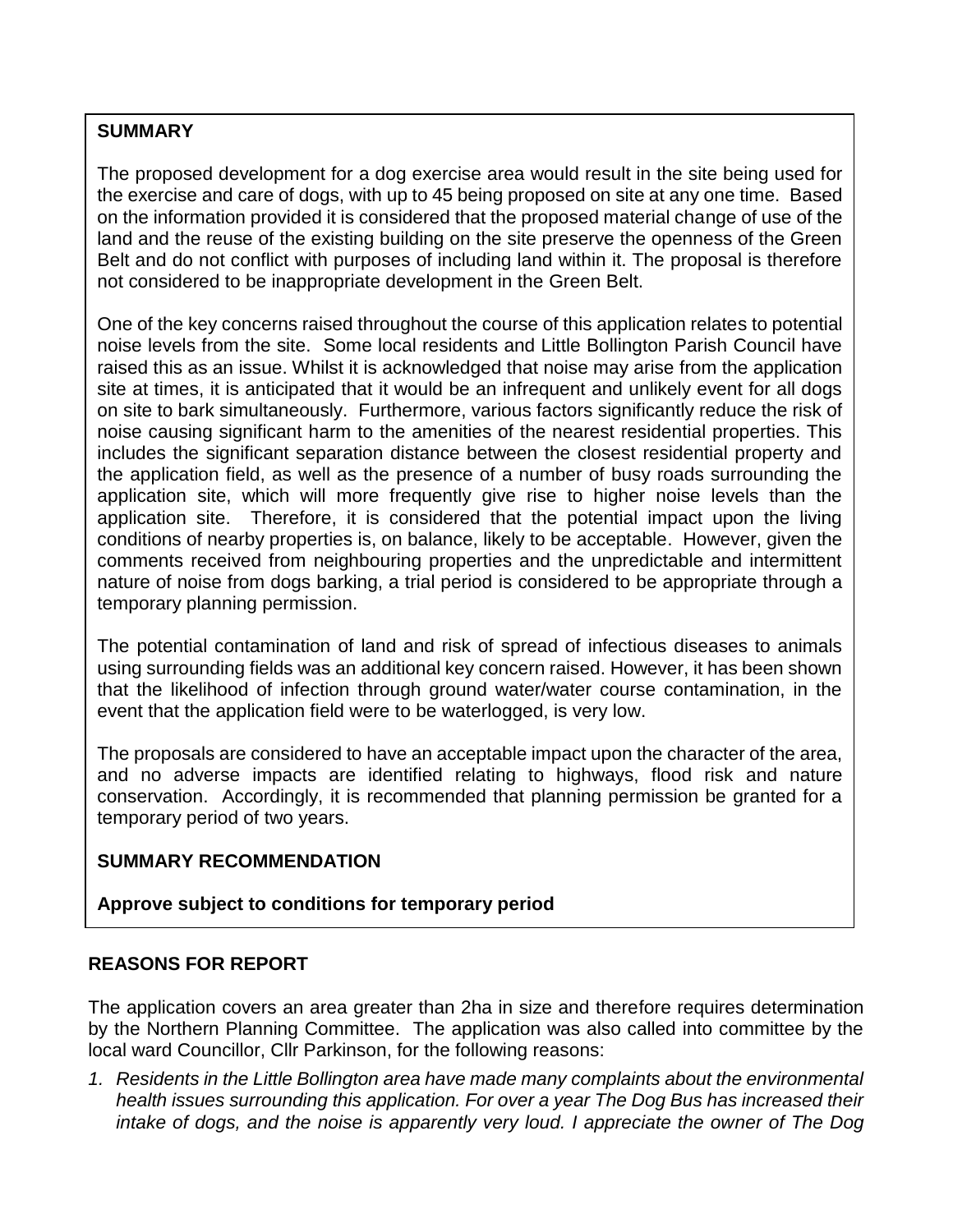*Bus has had an acoustics engineer to do a sound report, but I think CE EH should monitor this to give an unbiased opinion as we do not know when this report was done.*

- *2. The field where the dogs are is constantly water logged. I have monitored the situation for a number of months, and the field where the dogs are held is full of stagnant water and very boggy. Animal welfare requires fields to be clear of water and free drain, which this is not. The field is always wet.*
- *3. While there is planning for a building to keep the animals warm, the building they intend to convert is not big enough to hold up to the 45 dogs they will be intending to house. In bad weather this would be too small to safely shelter dogs and the required number of people looking after the animals.*
- *4. This also has huge implications on the agricultural use for the surrounding fields in the future. Dog faeces can cause an infectious disease in cattle, sheep and horses. The disease is called Neosporosis. It is the most commonly diagnosed cause of miscarriage in these animals. Dogs and other canids are the definitive host. It is a parasite carried in dogs, where it becomes sexually mature and reproduces. There is a horse breeder in the adjoining field who has not been able to breed or train horses due to noise and faeces issues. To be able to maintain hygiene however much they could try, in the waterlogged conditions in this field there is no way that all the faeces from 45 dogs can be cleaned up properly without it entering the watercourse and infecting surrounding fields.*

### **DESCRIPTION OF SITE AND CONTEXT**

The site comprises an agricultural field to the south of Lymm Road and north of the M56 in the Millington/Little Bollington Area. The field area extends to an area of approximately 2.7 hectares. The site has previously been used as paddocks for horses with an existing timber barn/field shelter building on the eastern boundary of the site. An access track and area of hard standing exist to the north-east of the site. The track is accessed from Spode Green Lane. Boundary treatments include stock fencing and hedgerows. The site is located within the Green Belt.

#### **DESCRIPTION OF PROPOSAL**

This application seeks full planning permission for the change of use of the site, including the associated former barn/field shelter, to a supervised dog exercise area (a sui generis use), in association with the applicant's dog-walking/exercising business 'The Dog Bus' for a maximum of 45 dogs.

No new built form is proposed on the land, however, the existing barn/field shelter is proposed to be refurbished. The refurbishment will involve the replacement of the existing timber walls with insulated timber panels. Single doors will be provided to both ends of the building (north and south elevations) and the existing metal roof covering will be retained. No extensions are proposed to the building.

The following key points taken from the accompanying Planning Statement highlight how the business would operate: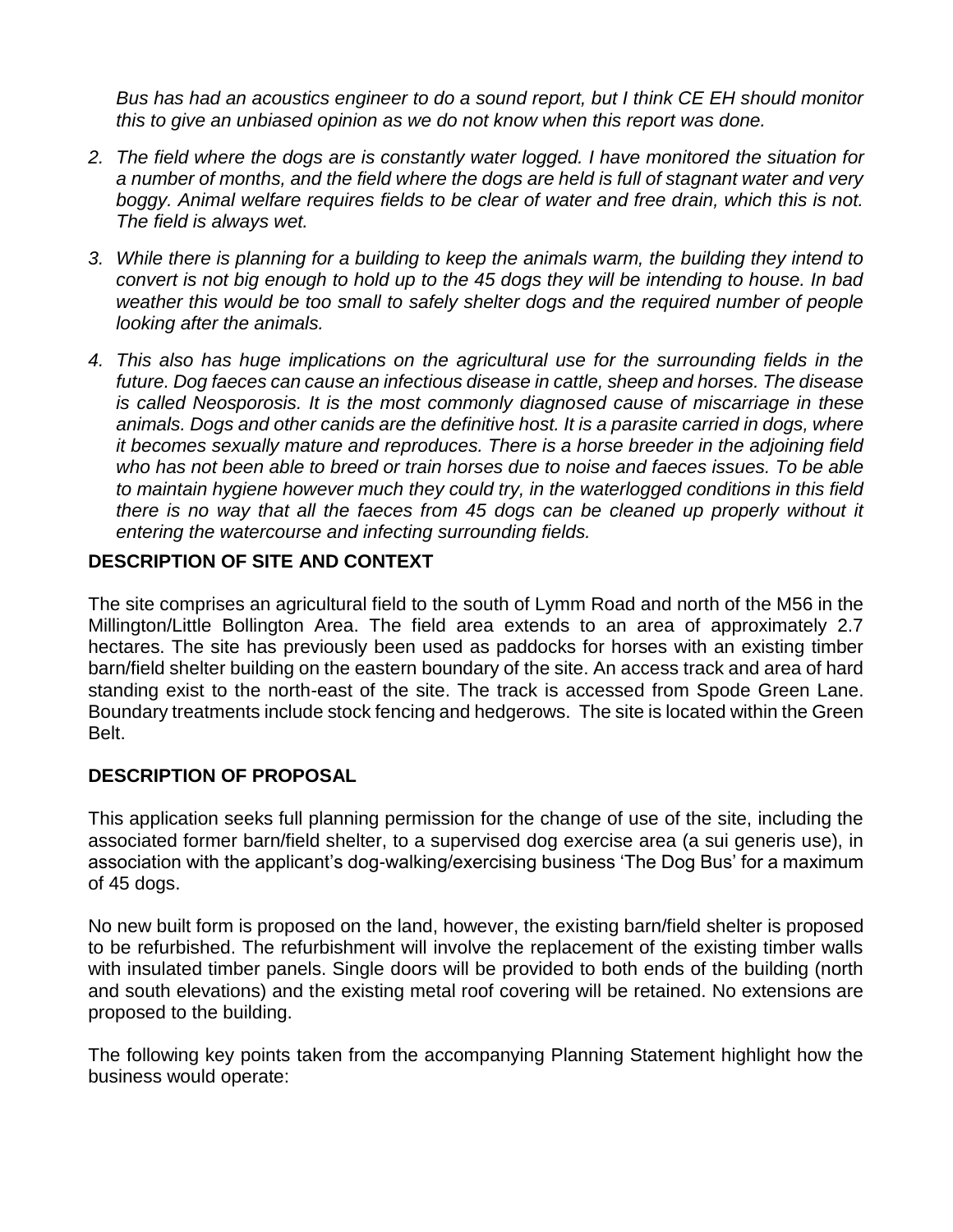- The dogs would be picked up directly from their owner's properties by staff members, with a group of dogs being brought to the site at the same time. This will keep traffic movements to a minimum. At the end of the session the dogs would be returned directly to their owner's properties.
- The dogs would be cared for on a 1 (staff) to 10 (dog) ratio.
- The site would typically accommodate 30 dogs at any time (with a maximum of 45).
- The site is not intended to function as a standard kennels as there would be no overnight accommodation provided for the dogs.
- The proposed hours of operation are 09:00 to 16:00 Monday to Friday only.

# **PLANNING HISTORY**

20/4020M - Change of use from agriculture to mixed-use agriculture and equestrian. Construction of stables and associated storage buildings (retrospective) – Approved 06-Jan-2022

20/4660M - Certificate of lawful existing use for rolled stone hard standing - Approved 26-Jan-2022

# **POLICIES**

# Cheshire East Local Plan Strategy (2010-2030)

- MP1 Presumption in Favor of Sustainable Development
- SD1 Sustainable development in Cheshire East
- SD2 Sustainable development principles
- SE1 Design
- SE12 Pollution, Land Contamination and Land Instability
- PG3 Green Belts

#### Macclesfield Borough Local Plan (MBLP) (2004)

- DC<sub>2</sub> Extensions and alterations
- DC3 Amenity
- DC6 Access and Parking
- DC13 Noise
- DC38 Space, light and privacy
- GC1 Green Belt

#### Little Bollington Neighborhood Plan

The Little Bollington Neighborhood Plan is currently at Regulation 14 stage (Pre-submission Consultation). The following draft policies are relevant, but limited weight is attached to them at this stage.

HLD1 Landscape Character HLD3 Design LE2 The Local Economy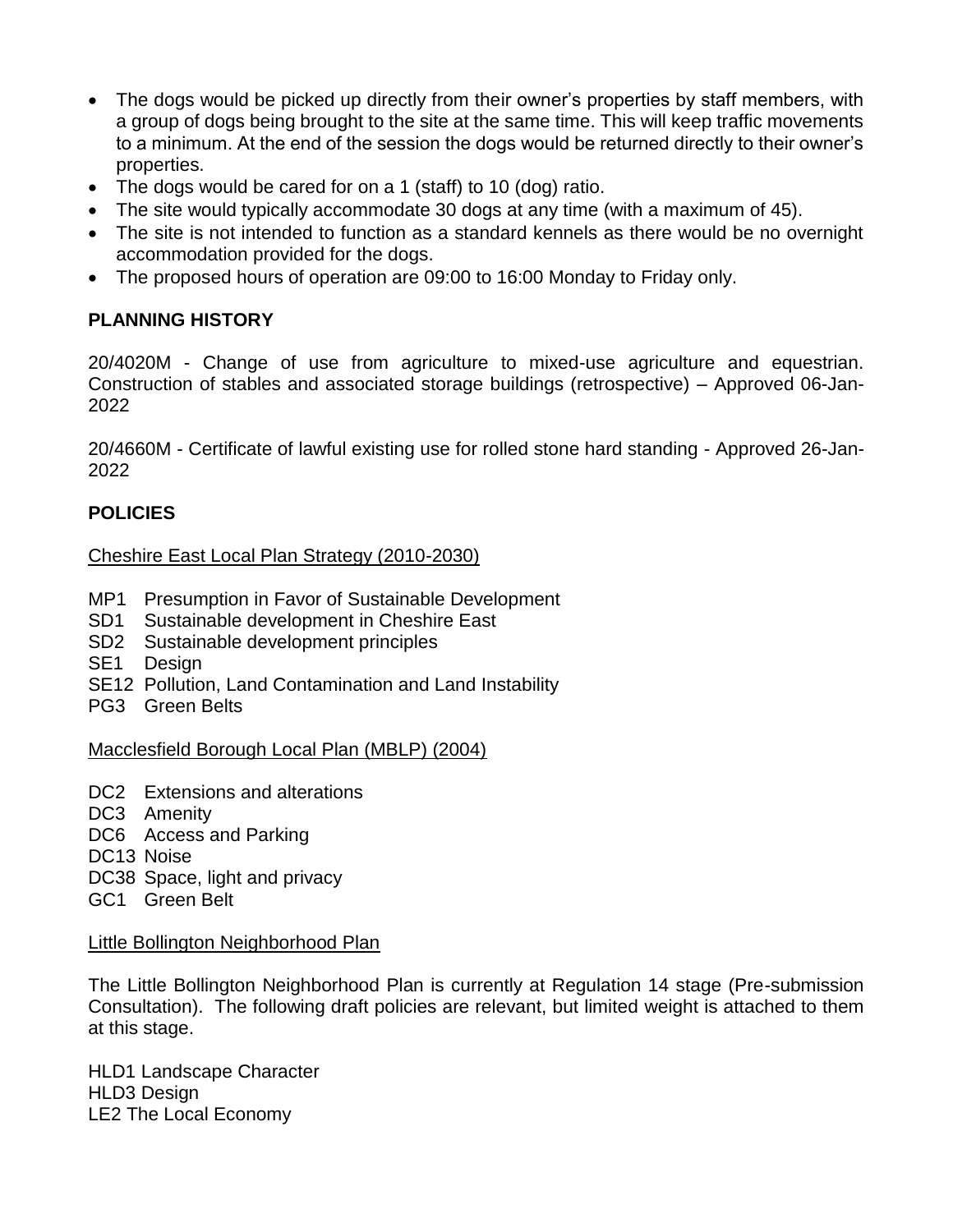### Other Relevant Documents

National Planning Policy Framework (2021) National Planning Practice Guidance

# **CONSULTATIONS (EXTERNAL TO PLANNING)**

**Environmental Health – Initial response (18/03/20):** No objections subject to conditions relating to controls which should be imposed on the proposed operations in the event of an approval.

**Second response (18/05/20):** Note methodological concerns with the accompanying noise impact assessment and highlight how variations in noise levels may occur as well as drawing attention to the particular unpleasant nature of the type of noise which would arise as a result of the proposal.

**Strategic Transport Manager –** No objections subject to conditions

### **Lead Local Flood Authority -** No objections

**Environment Agency –** No comments received

**Animal and Plant Health Agency (APHA) –** Provided a response in relation to concerns raised regarding the potential risk of Neosporosis to breeding horses in neighboring fields. APHA's Duty Vet noted that the overall risk for horses, or other stock in the circumstances described would be negligible or minimal.

**Little Bollington Parish Meeting** – Object to the application on the following grounds:

- Unacceptable noise levels risk of distress to horses; likelihood of disturbing the peaceful nature of this rural area; likelihood of disturbance and annoyance to residents; Noise assessment undertaken does not provide a realistic assessment of the noise levels likely from the scale of operation proposed on the site.
- Animal welfare risks of dog behaviour causing distress to horses on adjoining land; risks to animal health due to the waterlogged nature of a large area of the site and absence of adequate drainage; building on the site inadequate for providing shelter for many dogs.
- Risks to Animal and Human Health contamination due to the amount of faeces deposited from a large number of dogs creating high risk of parasites which are injurious to animal and human health; proposals to collect all dog faeces are considered to be impracticable and unworkable; lack of adequate provision for toilet and sewerage facilities for staff working on the site.
- Traffic and parking Spode Green Lane is a very narrow and winding road, which is reduced to a single-track road in parts; excessive vehicle journeys / unacceptable increase in the traffic flow on this narrow rural lane; Spode Green Lane is unsuitable for parking of vehicles; inadequate parking provision on site for the number of vans involved; land is rural in nature and are unsuitable and inappropriate for parking of a large number of vehicles.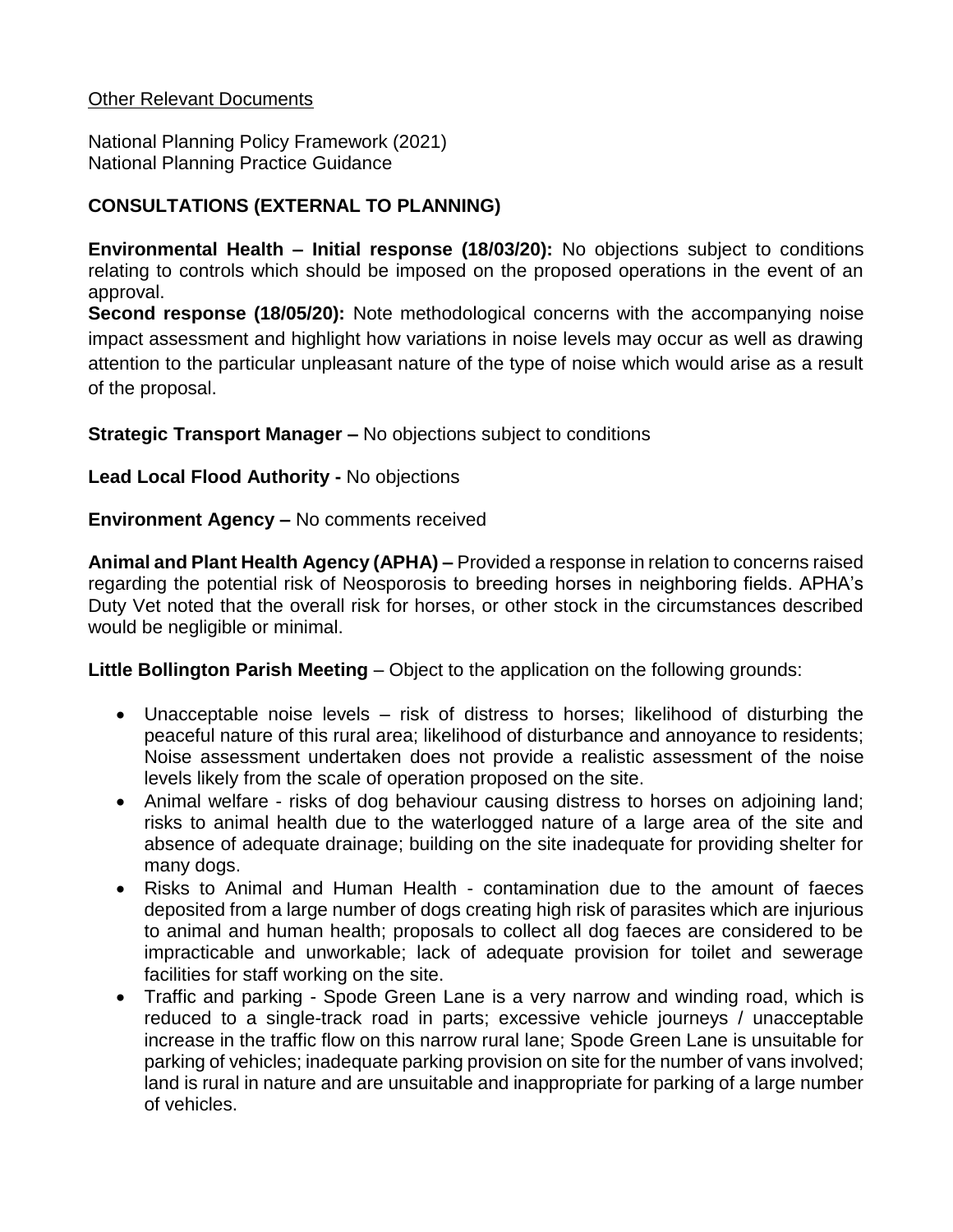- Adverse impact on green belt / rural area nature of the proposed operation will transform the site from pastoral land to a commercial operation with many vehicle movements and considerable noise. This will have a serious adverse impact on the green belt; risk of excessive noise.
- Planning consent for the building building used for a shelter appears to not have planning permission; original building has been on the site for a long time, which may provide deemed planning consent; extension was added in recent years.
- Other legal requirements site has been operated as a dog exercise area since about May 2019; this use does not currently have planning permission and hence is in breach of planning regulations; applicant does not have a Dog Day Care Licence. This is required under the Animal Activities Licensing Regulations 2018.

# **REPRESENTATIONS**

Representations have been received from 26 addresses. 20 of these representations are in objection to the proposal, and 6 in support.

# **Objections**

A summary of the main points of objections raised are as follows:

- Proposals will result in unacceptable noise levels to nearby residential properties.
- Noise levels have been noted from Reddy Lane in the approx. 12 months that the site has already been in operation as a dog exercise area.
- Unpredictable stop start nature of barking dogs and shouting staff is of particular nuisance.
- Risks of noise causing distress to horses on adjoining land.
- Concerns that the noise assessment undertaken for the planning application is inadequate as it does not provide a realistic assessment of the noise levels likely from the scale of operation proposed on the site.

The agent has responded to concerns raised about noise noting that the dogs will only be on site during the day and the site will not support overnight boarding, unlike the existing kennels on Reddy Lane which are likely to give rise to more noise than the proposed use of the application site. The agent suggests that where noise has been raised as an issue it is difficult to distinguish the source due to the presence of existing kennels. The agent also points out that on the day of the noise impact assessment, as many as 75 dogs were present within the application field. Finally, the agent highlights that The Dog Bus have been operating at the site since May 2019. During this time no complaints were made to the Councils Environmental Health Service.

- Risks to animal health due to the waterlogged nature of a large area of the site.
- The building on site is inadequate for providing shelter for a large number of dogs
- No dry undercover areas for separation for nervous animals.
- Concerns over a risk of contamination due to the amount of faeces deposited on the land from a large number of dogs left to run free and proposals to collect all dog faeces are considered to be impracticable and unworkable. In response to this point the agent has drawn attention to The Dog Bus 'Dog Waste' advisory document which is made available to all members of staff.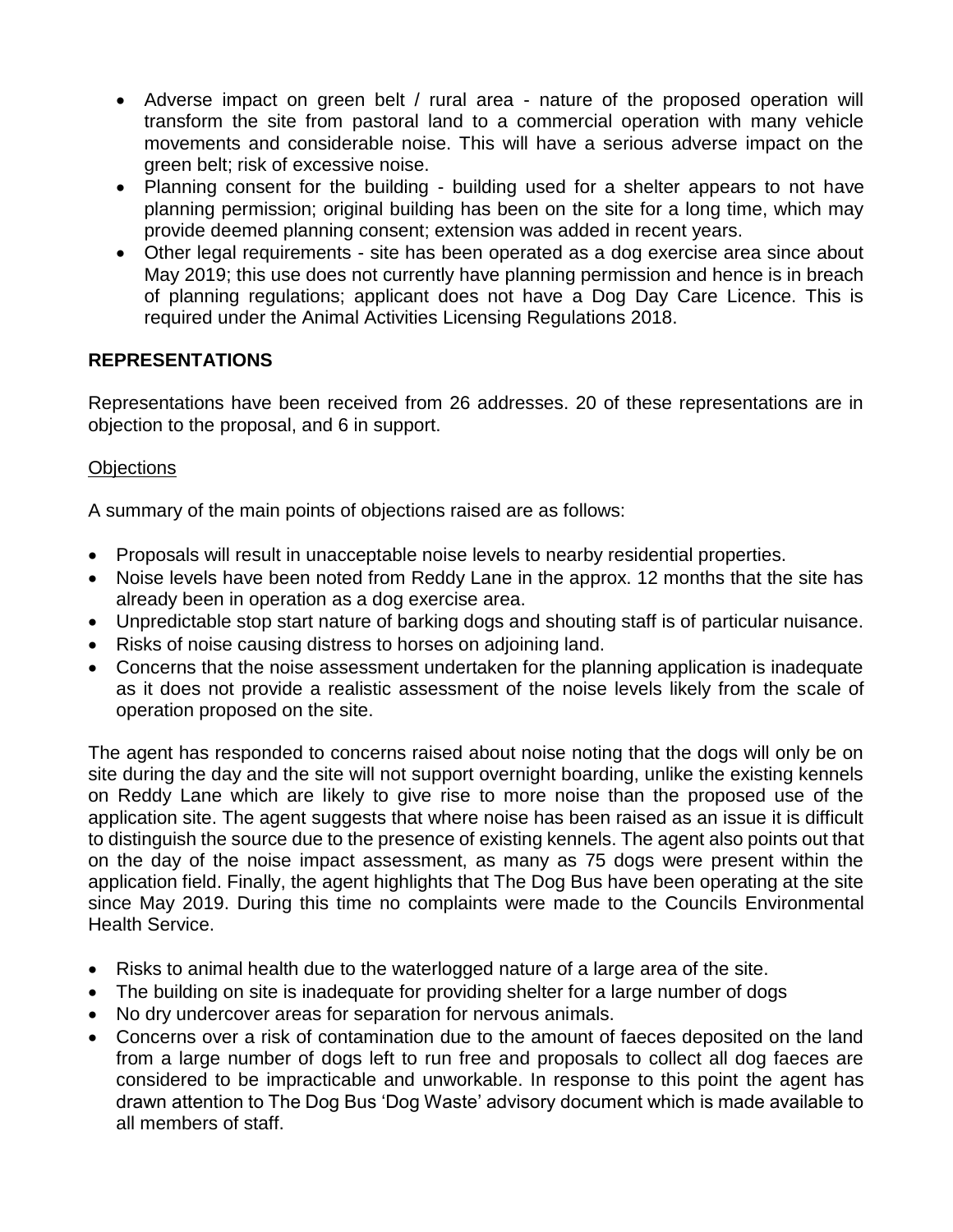- Concerns regarding increase in traffic to a single-track lane.
- In the event of an approval decision objectors request a total restriction against parking along Spode Green Lane.
- Concerns that the nature of the proposed operations will transform the site from pastoral land to a commercial operation with increased vehicle movements and noise.

In response to concerns raised regarding traffic and parking the agent has noted that the business has 4 vans. During the day, each van makes two visits to the site and two departures, a total of 16 traffic movements over a 7 hour period (09:00 – 16:00), Monday to Friday only. The agent has argued that this does not represent significant traffic movements.

- Concerns that we don't have a full understanding of the ongoing pandemic and whether the Covid-19 virus can be transmitted between animals and humans.
- A number of buildings on the site and in the wider area do not have planning consent.

### **Support**

6 responses in support of the application have been received. These come from a combination of neighbors, employees, the landowner, adjacent landowners/occupiers and neighbors of previous sites operated by The Dog Bus. A summary of the main points of support received are as follows:

- Noise levels of the dogs not overwhelming in the slightest.
- Noise comes from Kennels on Reddy Lane and not The Dog Bus.
- Working hours are during the daytime Monday to Friday, not on weekend.
- There has been minimal increase in traffic on Spode Green Lane.
- The Dog Bus drivers are courteous, friendly willing to go out of their way to let you pass and they drive slowly down the lane.
- The Dog Bus customers don't park on the lane.
- They cause no more increase in traffic than people who have horses on neighbouring fields.
- Initially found the dogs took an interest in horses but after they'd seen them, they don't bother them anymore.
- Horses seem as relaxed and happy as before The Dog Bus came and have seen no change in behaviour.
- The Dog Bus has invested in a horse shower to wash the dogs off in warm water.
- The Dog Bus owner has obtained qualifications to become a dog trainer and behaviourist, holds a level 3 OCN qualification in dog day care along with numerous other dog related certificates.
- One supporter notes they do not have any concerns regarding the dog faeces as they've witnessed for themselves staff picking it up.
- The landowner notes that they would not accept or allow the field to become contaminated by dog faeces. They understand that The Dog Bus have procedures in place to pick up and dispose of dog waste and add that the field is checked frequently for its condition.
- The drains have improved the situation as the ground in neighbouring field is much drier since the landowner arranged for someone to rod the drains. Any standing water that was present has pretty much gone.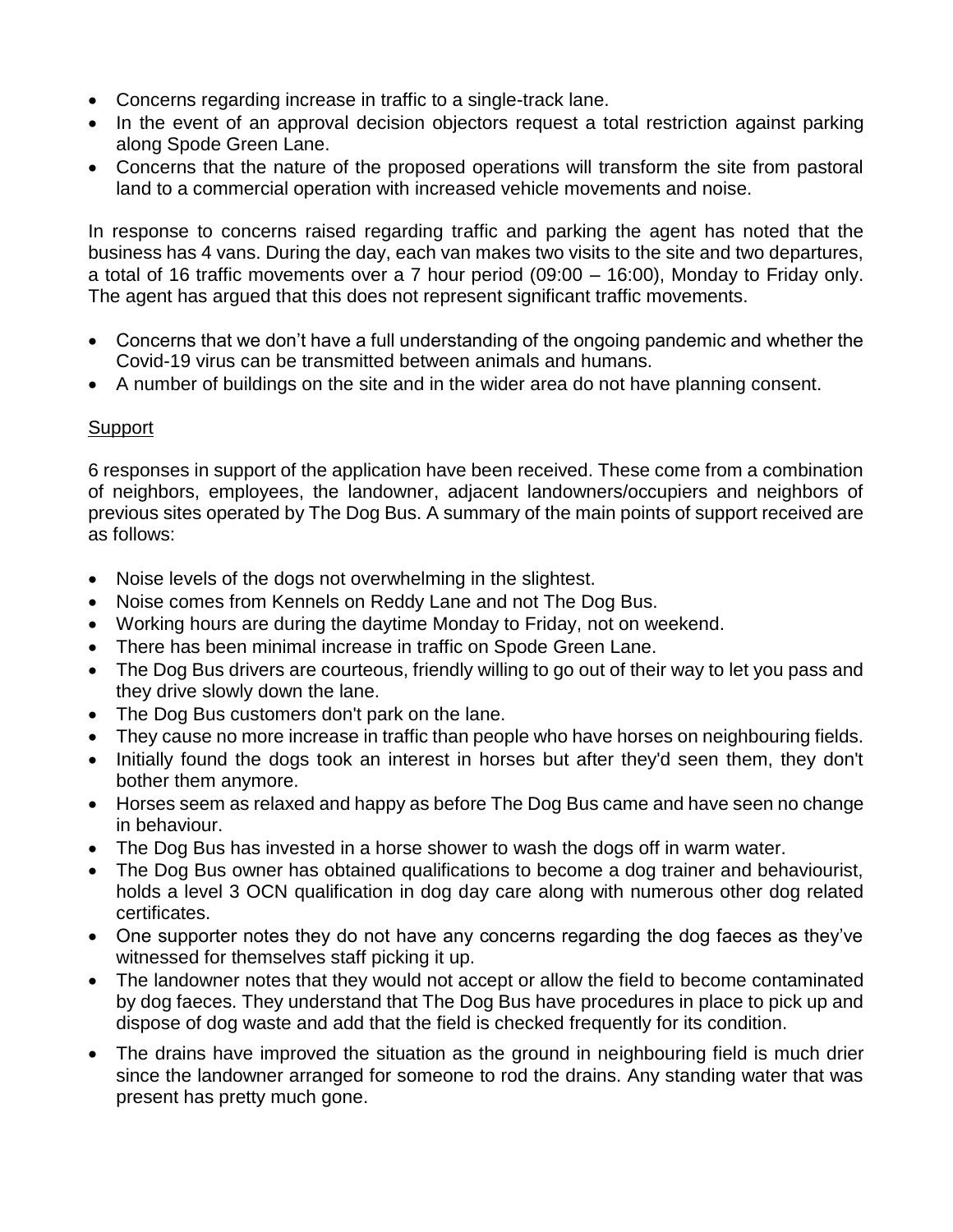A blockage in one of the drainage pipes in the field has now been repaired and the drains flow freely again.

# **OFFICER APPRAISAL**

### **Green Belt**

The application site lies within the Green Belt, where both national and local policies restrict the types of development which may be carried out. The most applicable Green Belt policies for consideration in this case are PG3 of the CELPS, saved policy GC1 of the MBLP and Chapter 13 of the NPPF (2021).

Paragraph 147 (NPPF) states that in the Green Belt inappropriate development is, by definition, harmful and should not be approved except in very special circumstances. Paragraph 148 notes that very special circumstances will not exist unless the potential harm to the Green Belt by reason of inappropriateness, and any other harm resulting from the proposal, is clearly outweighed by other considerations.

Paragraph 150 identifies certain forms of development (other than new buildings) that are not inappropriate development in the Green Belt provided they preserve its openness and do not conflict with the purposes of including land within it. The exceptions that are of relevance to this assessment are:

- The re-use of buildings provided that the buildings are of permanent and substantial *construction*
- *Material changes in the use of land (such as changes for outdoor sport or recreation, or for cemeteries and burial grounds)*

Whilst the re-use of buildings exception is listed under policy PG 3 of the CELPS, the change of use of land exception is not. This means policy PG 3 of the CELPS is not entirely consistent with the more recent NPPF. Therefore, the weight to be afforded to policy PG 3 is reduced. Having regard to the requirements of paragraph 150 of the NPPF, the key considerations for the Green Belt are whether the proposal preserves openness and does not conflict with the purposes of including land in the Green Belt.

#### **Openness**

The Planning Practice Guidance ("PPG") states that:

*"Assessing the impact of a proposal on the openness of the Green Belt, where it is relevant to do so, requires a judgment based on the circumstances of the case. By way of example, the courts have identified a number of matters which may need to be taken into account in making this assessment. These include, but are not limited to:*

*- openness is capable of having both spatial and visual aspects – in other words, the visual impact of the proposal may be relevant, as could its volume;*

*- the duration of the development, and its remediability – taking into account any provisions to return land to its original state or to an equivalent (or improved) state of openness; and - the degree of activity likely to be generated, such as traffic generation."*

No additional structures are proposed by the proposed development. The existing building has been refurbished to provide some shelter for dogs and staff, but these works do not increase the size of the existing building and therefore do preserve openness. In terms of the use of the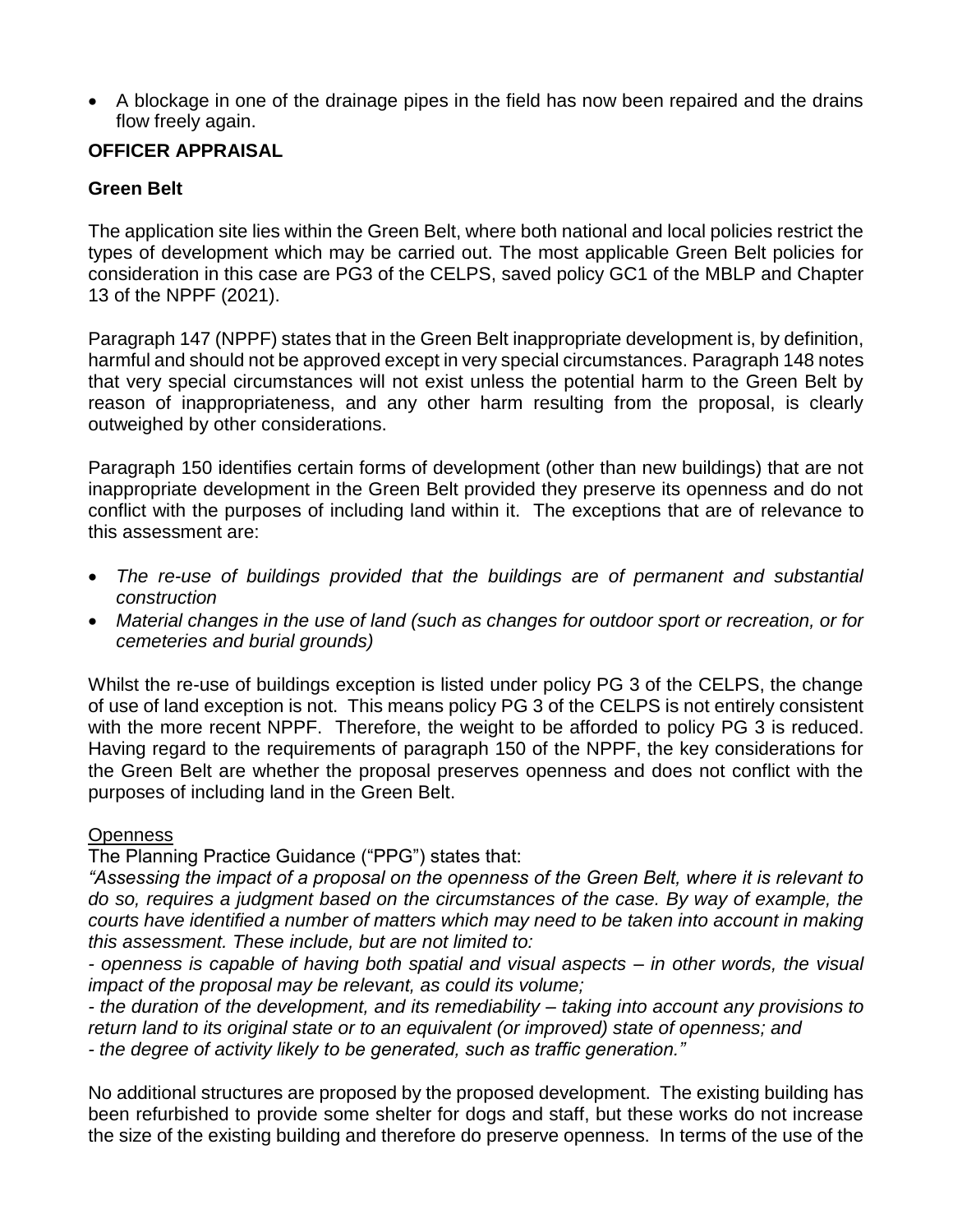field by dogs, this would not be significantly different to the presence of animals arising from the lawful agricultural / equestrian use, and the parking of vans associated with the dog exercise field would take place on an area of existing hardstanding associated with a longstanding equestrian use on adjacent land. This hardstanding area would be shared with users of the adjacent land. It is considered that proposed parking levels would be similar to if the application site remained in agricultural / equestrian use, and would not have any greater impact on openness in visual or spatial terms.

In terms of the duration of development and its remediability, the application seeks full planning permission for a use that would take place between 09:00 to 16:00 Monday to Friday. The permission sought is a permanent one, but the use would only take place during traditional working hours, which would minimise the duration of any impact, and given the absence of any significant additional operational development being proposed, the land itself would not change from its original state.

Finally, with regard to the degree of activity associated with the proposed development, as noted above, in terms of car parking, vehicle movements, and activity on the site, this is considered to be similar to the existing lawful agricultural / equestrian use of the land. Overall, having regard to the scale and form of the development proposed, it is considered that openness will be preserved.

#### Purposes of Green Belt

Paragraph 138 of the Framework advises that Green Belt serves 5 purposes:

(a) to check the unrestricted sprawl of large built-up areas;

(b) to prevent neighbouring towns merging into one another;

(c) to assist in safeguarding the countryside from encroachment;

(d) to preserve the setting and special character of historic towns; and

(e) to assist in urban regeneration, by encouraging the recycling of derelict and other urban land.

Given the absence of any significant operational development associated with the proposed development, there is not considered to be any conflict with the purposes of including land in the Green Belt.

#### Green Belt Conclusion

The proposed development involves the material change of use of land and the re-use of a building of permanent and substantial construction, which preserve the openness of the Green Belt and do not conflict with the purposes of including land within it. The proposal is therefore not inappropriate development in the Green Belt, and it complies with paragraph 150 of the NPPF.

#### **Character and Design**

Between them, Policies SE 1 and SD 2 of the CELPS seek to ensure that all development makes a positive contribution to the character and identity of the area it would be located in.

The proposed external refurbishment of the existing barn/shelter is relatively minor. The existing timber walls will be replaced with insulated timber panels and new doors will be provided to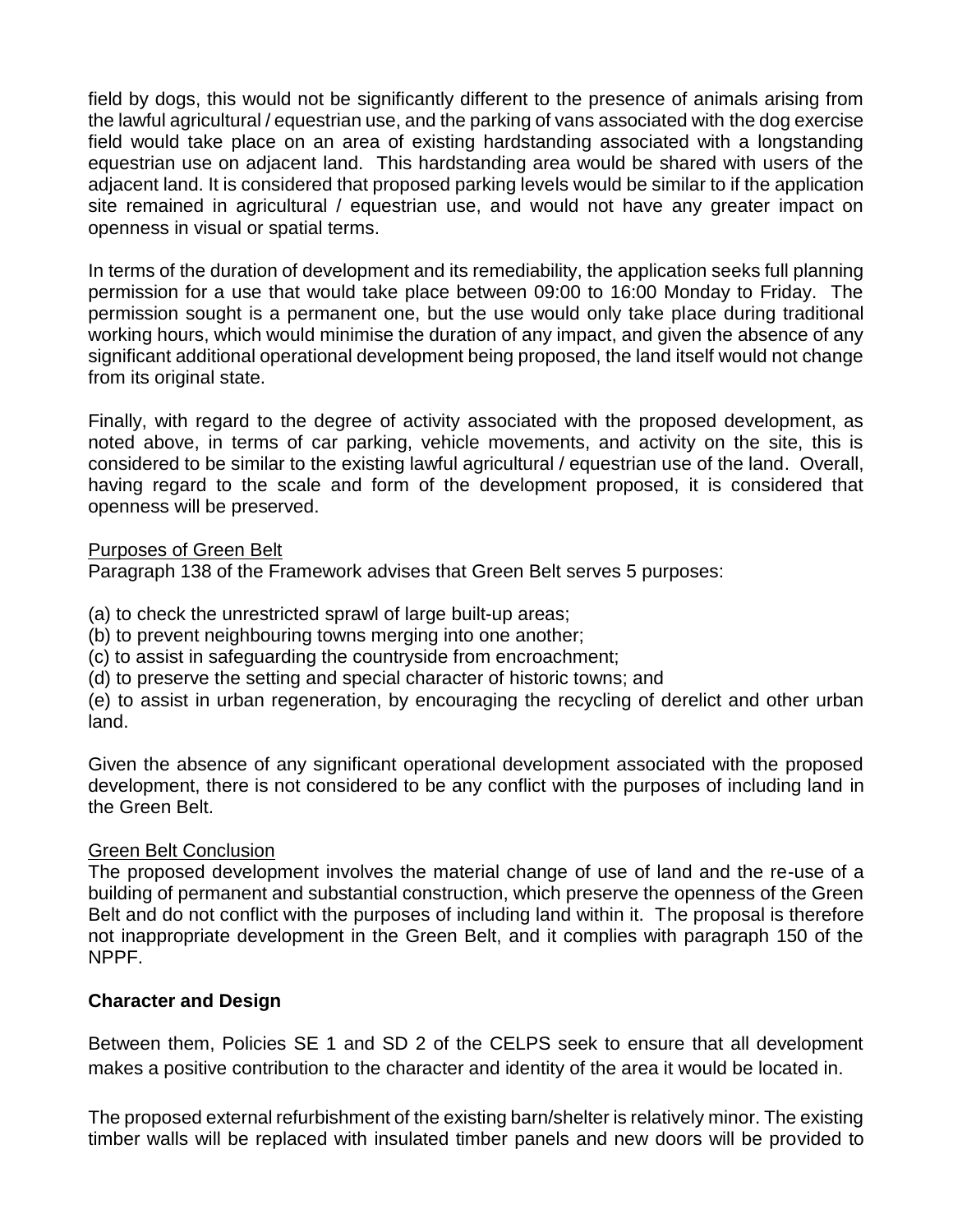both ends of the building. The new walls would be constructed with timber birch plywood sheets and the building would feature a corrugated metal roof. The general design of the refurbishment is considered to relate to the rural character of the area and there are no concerns raised in connection with the design of the proposals and impact on the surrounding landscape. The proposal is therefore considered to comply with CELPS policies SE 1 and SD 2.

### **Residential Amenity**

It is important that proposed developments do not have a detrimental impact on the amenity of neighbouring residents. Paragraph 174(e) of the NPPF notes that planning decisions should prevent new and existing development from contributing to, being put at unacceptable risk from, or being adversely affected by, unacceptable levels of soil, air, water or noise pollution or land instability.

Paragraph 185 seeks to ensure that new development is appropriate to its location, and para 185(a) of the NPPF adds to this, stating that planning decisions should mitigate, and reduce to a minimum, potential adverse impacts resulting from noise from new development – and avoid noise giving rise to significant adverse impacts on health and quality of life.

Policy SE12 of the CELPS outlines that the council will seek to ensure all development is located and designed so as not to result in a harmful or cumulative impact upon air quality, surface water and groundwater, noise, smell, dust, vibration, soil contamination, light pollution or any other pollution which would unacceptably affect the natural and built environment, or detrimentally affect amenity or cause harm. This is also highlighted through saved policy DC3 of the Macclesfield Borough Local Plan (MBLP) and Policy DC13 of the MBLP states that noise generating developments which cumulatively would increase the ambient noise level to an unacceptable level will not normally be permitted.

The existing equine/agricultural use of the site is likely to produce very little noise. When considering an agricultural use in the broader sense, there could be some potential for noise generative activity at this site, for example from machinery or from large numbers of livestock. However, the field is surrounded by other fields which are used for the grazing of animals i.e. quiet activities. The rural nature of the area currently benefits from a low background noise level. Therefore, when assessing the proposed use of the field, in relation to its existing use, it is apparent that the exercising of dogs could give rise to increased noise levels from the barking of dogs. As a result of the existing rural and open nature of the site, any noise created could be noticeable.

By nature of being an open agricultural field, there is no existing containment of noise, such as might occur within a building or where high walls create boundaries. The topography of the land is very flat with no intervening buildings or barriers to block noise transmission routes between the application site and the nearest residential dwellings.

In support of the application, the applicant has submitted a Noise Impact Assessment. The key points in this report include:

 The Noise impact assessment involved two sets of measurements. Firstly, baseline measurements were initially taken of between 8 and 10 dogs barking in an external area of an existing kennel. The measurements were taken from approximately 3m away from the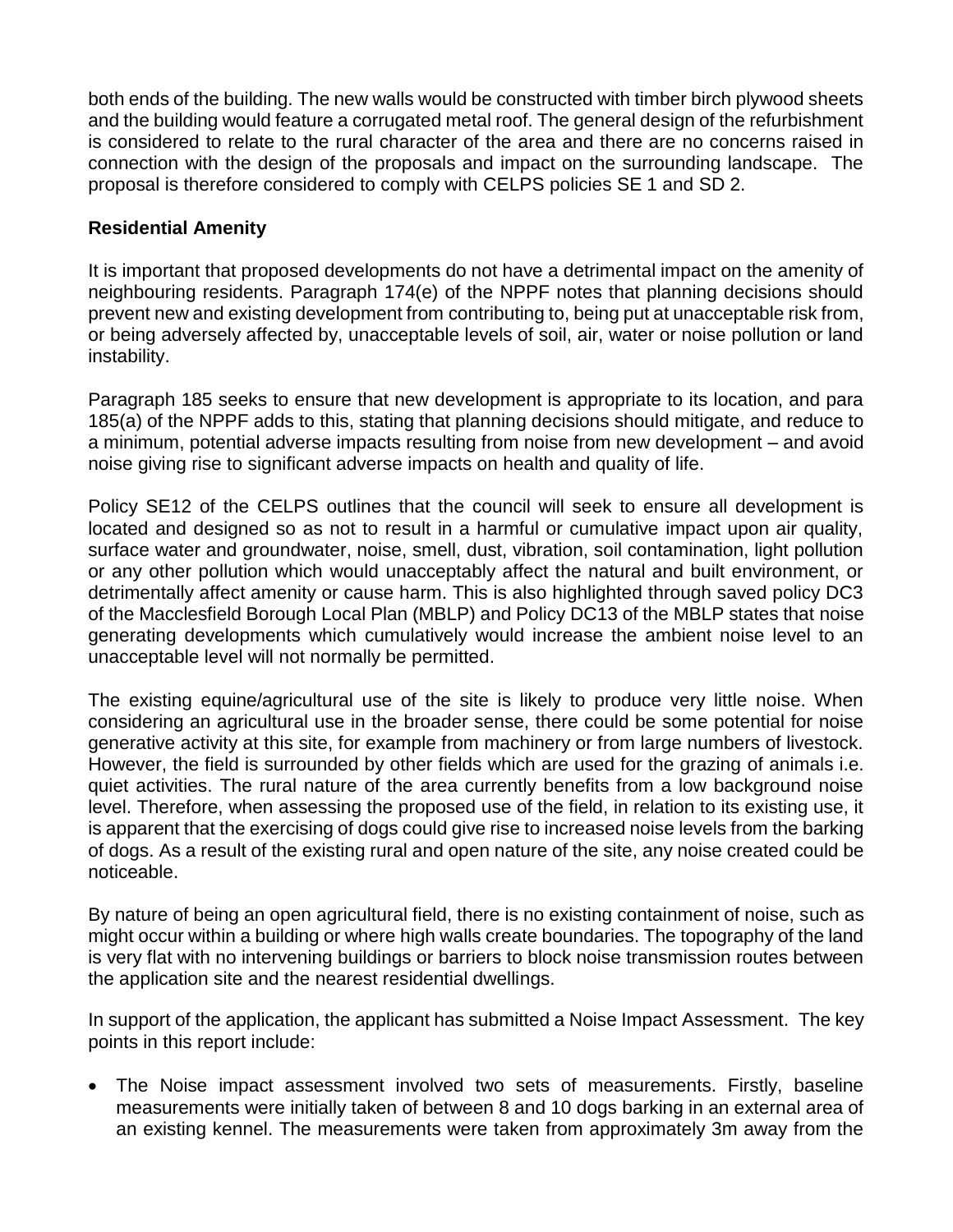dogs and the dogs were actively encouraged to bark to generate barking levels considered to constitute a worst-case scenario. This noise level has then been corrected to account for 30 dogs barking and an attenuation of the results has then been applied to account for a distance of 120m, (the distance between the site and the nearest noise sensitive receptor).

- Site specific measurements were also taken of the existing acoustic environment at the nearest noise sensitive receptors to the application site, to the west of the site on Reddy Lane. The report notes that during the measurement period the distant road traffic on the M56 and A56, as well as local road traffic, was the dominant noise source. It is stated that during the measurement period there were dogs using the application site but no noise from barking dogs was noted as being audible at the measurement position during the survey. The existing background noise levels were identified to be 55dB(A)
- The noise assessment states that the potential worst case noise levels at the Noise Sensitive Receptors as a result of dogs barking on the site is 54dB(A), and notes that this is 1dB lower than the existing ambient noise levels measured on site (due to nearby road traffic).
- The report concludes that with all factors considered, it would be highly unlikely that noise levels from the proposed dog exercise site would result in a significant adverse impact upon the nearest noise sensitive locations.

Initial comments received from Environmental Protection (26/03/20) highlighted that the application site lies approximately 120 metres from the nearest residential dwellings on Reddy Lane. This distance is considered significant in terms of noise drop off. These comments also highlight that the type of operations proposed, the exercising of dogs in an open field, does not give rise to a significant amount of barking as would, for example, operations that involve dogs contained in a kennel environment. It is also understood that the proposed activity has been in operation since May 2019 and has not caused any complaint of noise nuisance to the Council's Environmental Health Service. This initial consultation response received from Environmental Protection accepted the methodology, conclusions and recommendations of the noise impact assessment and raised no objections to the proposal.

The Environmental Protection Officer provided further comments in May 2020. The Officer makes reference to their previous comments and notes that these still remain valid. The additional comments simply serve to expand on the points made to assist in the determination of the planning application:

Environmental Protection advise that any resultant noise impact to nearby residential dwellings will be dependent on a number of factors including:

- 1. Noise levels will reduce with distance. The nearest residential property on Reddy Lane is approximately 120 meters from the application site (a distance considered significant in terms of noise drop off).
- 2. The noise that could be produced is extremely variable and would be affected by things such as weather conditions (including wind direction and speed), the number of dogs on the field at any one time, the type and size of dogs and the nature and temperament of individual dogs. It is therefore impossible to predict the amount of noise which will be produced on any given day.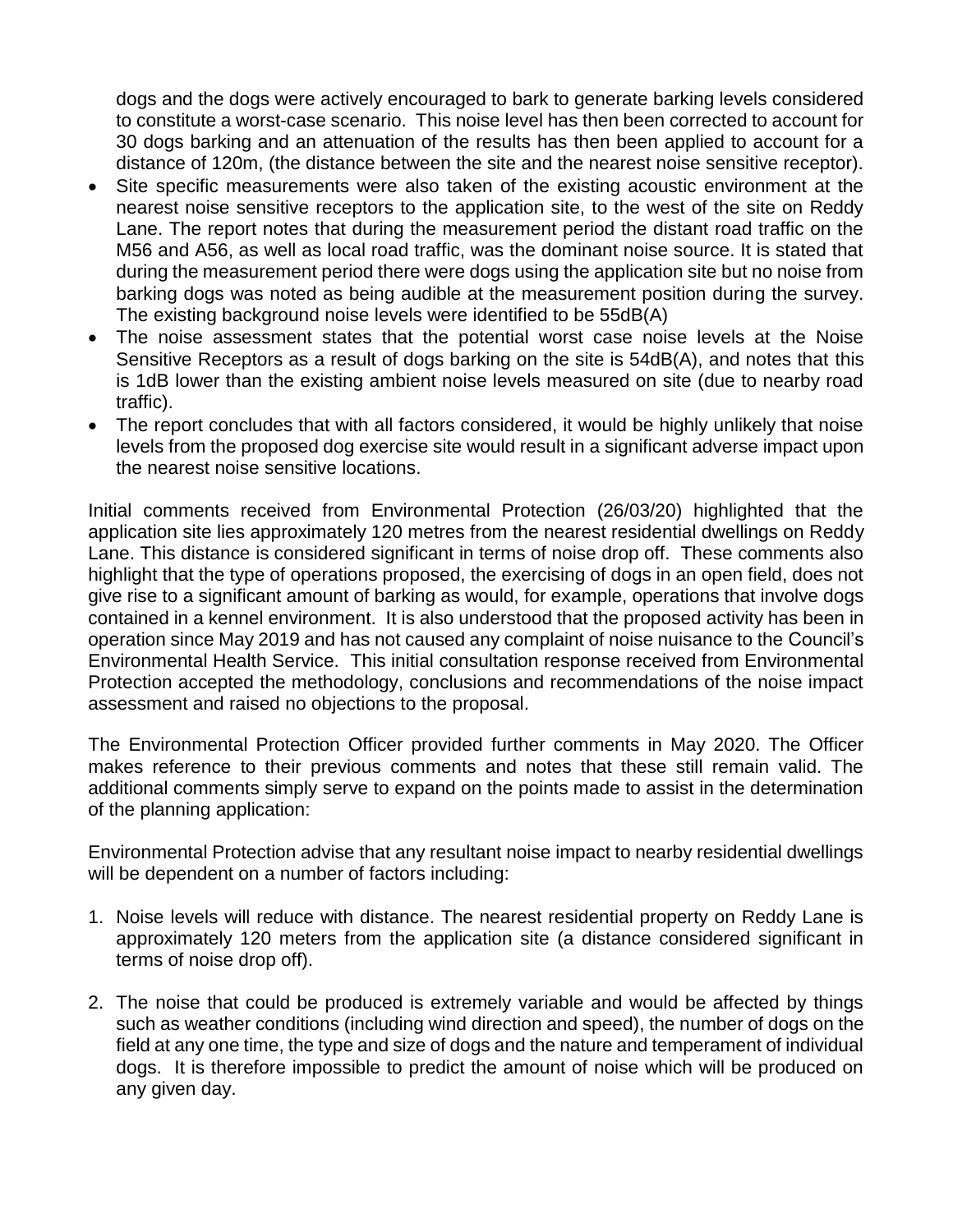3. The acoustic assessment report which was submitted with the application measured the noise from the simultaneous barking of eight dogs and calculated the noise level back to the distance involved at the nearest residential homes and corrected the noise levels to account for 30 dogs. However, where 45 dogs may be brought onto the site at any one time, noise could be caused simultaneously by a greater number or a lesser number of dogs. Hence variations to the results of the acoustic report have to be considered.

This point has been responded to by the applicant's noise consultant who has noted that the most likely number of dogs on site at any one time would be 30, and that it would be a rare occurrence for 45 dogs to be on site and all barking simultaneously. However, if 45 dogs were to bark on site simultaneously, as opposed to 30 dogs barking simultaneously, this would result in an increase in noise level of <2 dB over that calculated previously. This is not a significant increase, having regard to existing background noise levels.

- 4. In terms of the assessment of noise (from any source), the duration of the noise is a significant factor and also whether the noise is continuous or occurs on an intermittent basis. Noise tolerances by individuals is also variable and what may be disturbing to one person is not disturbing to another. In general, it is a recognised fact that most people's reaction to noise is that a continuous steady noise source is less disturbing than an intermittent, variable noise. The barking of dogs will obviously be intermittent and variable. In addition, the character of the noise is taken into consideration - and in terms of dogs barking – most residents would describe it as an unpleasant noise due to its character, intermittency and stop/start nature. Such noise will in general cause annoyance and irritation – particularly if heard when residents are trying to enjoy their garden areas and/or have house windows open during warm weather conditions.
- 5. The sound level measurements taken for the report were undertaken using the LAeq parameter which, whilst being a recognised methodology, 'averages' noise levels over a period of time. Due to the averaging nature of the noise measurements – this will smooth over the peaks of noise (i.e. loud short bark) by averaging the noise with the quieter periods.

In response to this point the applicant's consultant notes that during the survey, no dog barking was audible, the noise climate was entirely dominated by road traffic noise. The consultant therefore contends that, in this instance, the noise level metric used is irrelevant as the measured levels were dominated by road traffic such that any noise from dogs was not audible and did not affect the measurements. The noise consultant also adds that noise levels taken of eight dogs barking, used to calculate the potential impact at the nearest houses, is based on a measurement period of 12 seconds. A 12 second measurement is considered to be a short enough period to adequately quantify dog barking noise without being overly reduced by the quieter periods between barks.

6. Due to the nature of dogs, and the open land environment of this application, there is no effective physical noise mitigation measure which can be employed. The only control is management techniques and due to the unpredictable nature of the noise, there will be some noise from barking which is beyond the control of handlers.

Given that it is the impact of any noise upon the living conditions of neighbours that is the main concern and given that the development has been operating in some form for some years now, it is helpful to consider the detailed responses to the planning application received from the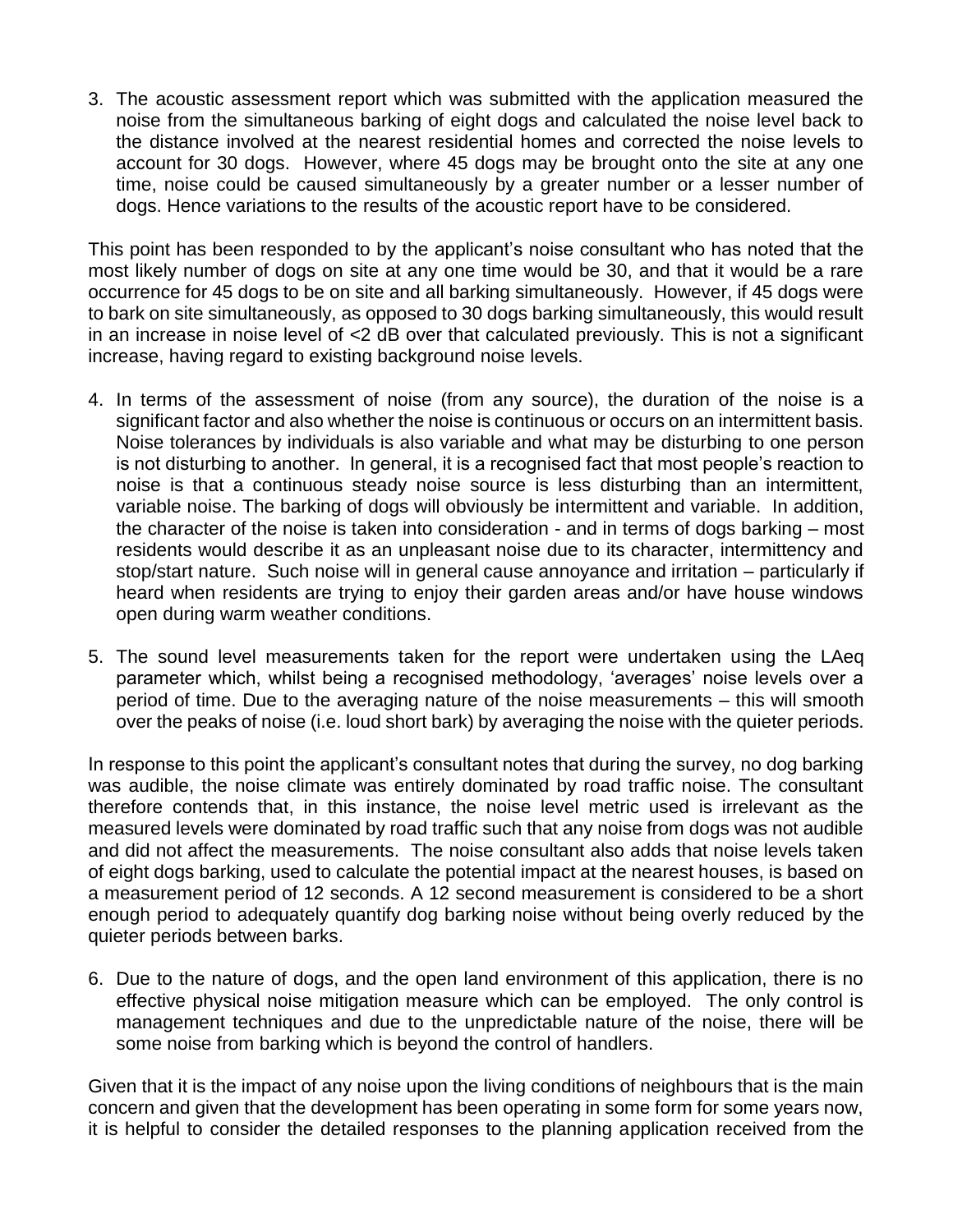nearest residential properties, relating to noise. Starting at the north of the site on the A56, and moving west and south along Reddy, the following properties have the closest relationship to the application site:

**Model Farm** (Lymm Road) – No comments received

**Pear Tree House (Four Winds)** (Reddy Lane) – *"My main concern is the noise generated by this business. Some days the noise is virtually constant from both dogs barking & people shouting & this has a detrimental effect on my health & well being. I feel that my residential amenity is being compromised"*

**The Gables** (Reddy Lane) – "*The noise level, particularly from the dogs barking (although the staff can also be heard shouting/calling the dogs) isn't acceptable for it's rural surroundings. There is a major concern that more dogs will be brought to this field in future, with the possibility of further dog companies using these facilities and the already unacceptable noise level becoming louder."*

**Orchard House** (Reddy Lane) – *"the dog noise level in the area has increased dramatically from dogs constantly barking & people yelling instructions. This has negatively impacted on the peace of this rural green belt area."*

**Montgomery** (Reddy Lane) – *"The noise is also of concern. 45 dogs running around a field causes s high volume of dog barking which can cause local castle and horses to be spooked."* **Oaklyn** (Reddy Lane) – No comments received

**Cedarhurst** (Reddy Lane) – *"Noise level- we live opposite the field and feel that the the noise level will intrude on our peaceful location. As we have kennels behind us, we will be surrounded by dogs barking."*

**Bloomfield** (Arthill Lane) – Comments received – no comment on noise.

**Reddy Lodge** (Reddy Lane) – No comments received

**Reddy Lane Cottage** (Reddy Lane) – No comments received

Of these closest 10 properties to the application site 5 did not raise any noise issues. Of the 5 properties that did raise noise from dogs and staff shouting as an issue, only 1 made specific reference to the impact upon their living conditions, 3 make reference to the noise impact upon the peaceful rural area, and 1 refers to noise impact in terms of the impact on cattle and horses.

#### Residential Amenity Conclusion

In conclusion, noise from the barking of dogs will inevitably occur from the field at times. However, the significant separation distance between the application site and the nearest residential properties is a factor that will considerably minimise the levels of noise audible at the nearest residential properties.

The submitted Noise Impact Assessment indicates that if 30 dogs were to bark simultaneously on site the noise level would equate to 54 dB, this being 1 dB lower than the existing background noise levels as a result of nearby road traffic noise. If 45 dogs barked simultaneously, the noise level would increase by less than 2 dB over that previously calculated in the Noise Impact Assessment. Therefore, if a scenario were to occur where more than 30 dogs were to bark simultaneously on site, this could take the noise levels on site very slightly above the existing ambient noise levels. However, such an event, where up to 45 dogs were to bark simultaneously at any one time, is likely to be exceptional and not a frequent occurrence. It is also accepted that the application site is surrounded by a number of busy roads, including the M56 and A56. These roads are more frequently likely to give rise to higher noise levels than the activities proposed by this proposal.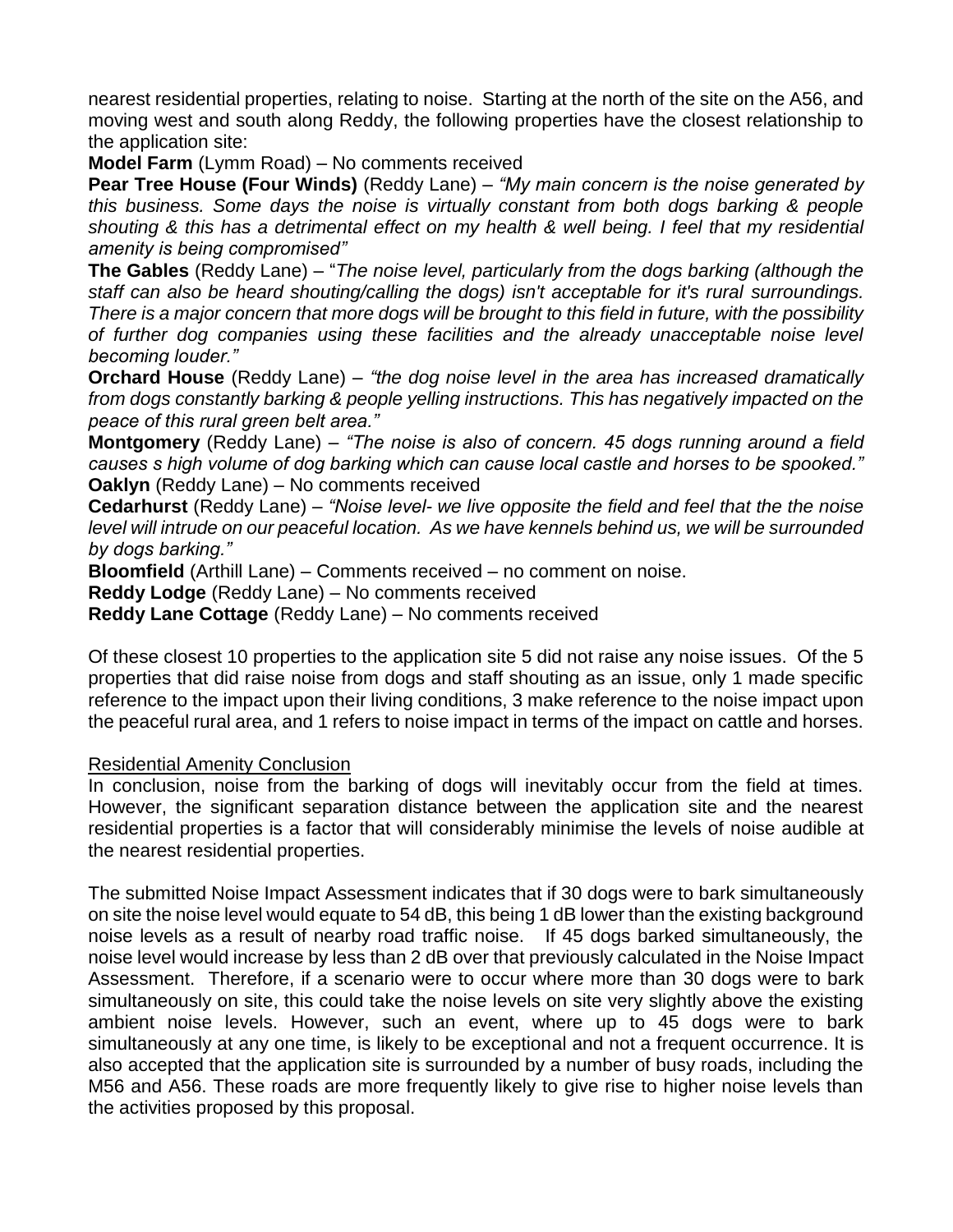Although the noise of barking dogs can be a somewhat unpleasant sound, the factors discussed above suggest that the overall risk of causing significant harm to the living conditions of the occupiers of the nearest residential properties at this location is low. It is therefore considered that the potential impact upon the living conditions of nearby properties is, on balance, likely to be acceptable, and in accordance with the noise-related policies listed above. However, given the comments received from neighbouring properties and the unpredictable and intermittent nature of noise from dogs barking, a trial period might be appropriate in this case, through a temporary planning permission.

Planning Practice Guidance advises that *"Circumstances where a temporary permission may*  be appropriate include where a trial run is needed in order to assess the effect of the *development on the area or where it is expected that the planning circumstances will change in a particular way at the end of that period."* In this case, whilst the business has been operating for a couple of years, the scale of its operation is not known. Therefore, a trial period with appropriate conditions controlling the hours of use and scale of the operation would allow a period of time to be able to assess the effects of the development as proposed, and to ensure that a permanent use complies with policy SE12 of the CELPS, polices DC3 & DC13 of the MBLP and the National Planning Policy Framework. The use is currently being carried out on the site, and the works to the building have been carried out. The applicant has therefore already made the decision to invest into the site, and in these circumstances a temporary permission would not be unreasonable.

# **Contaminated Land**

One of the concerns raised by Cllr Parkinson, which has been echoed by a number of objecting local residents, relates to possible contamination of land in surrounding fields which are currently occupied by horses. Specifically, the concern arises from the noted waterlogged conditions of the application site and whether the faeces from up to 45 dogs would be properly managed to prevent it from entering the watercourse. Cllr Parkinson has stated that dog faeces can cause an infectious disease, Neosporosis, in cattle sheep and horses.

As part of the application process the Animal and Plant Health Agency (APHA) were consulted.

The APHA Disease Consultant for Neospora notes that Neospora caninum infection, which is recognised chiefly in cattle, can occur in horses. Dogs are the definitive hosts and can pass oocysts (the infective stage of the parasite's life cycle) in faeces. And so, in theory, faeces contamination could be a risk for any grazing animals.

The Disease Consultant has however also raised the following points:

- The number of oocysts passed by dogs is usually few and excretion occurs for only a limited period (this compares with cats passing many millions of oocysts, far more than the numbers of Neospora oocysts passed by dogs).
- It is naïve dogs that undergo development of the parasite infection and oocyst excretion in faeces; these dogs are infected by eating a contaminated source of infection which on farms is most likely to be fallen stock/dead calves etc. The likelihood of domestic dogs therefore coming across a source of infection is extremely small.
- Most cases of Neosporosis in cattle are due to the animals being infected congenitally from their dams; a few outbreaks of abortion have occurred where there is circumstantial/other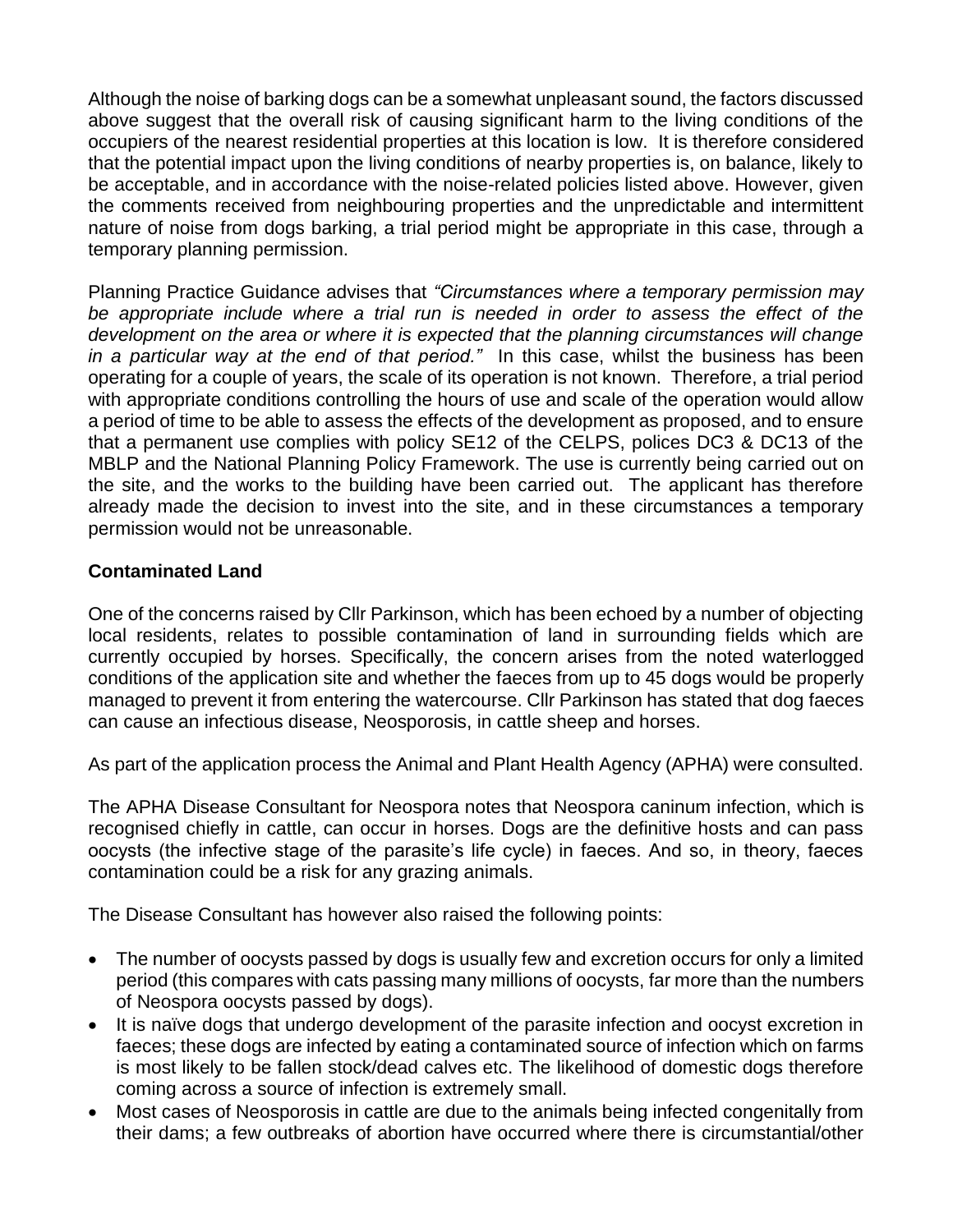evidence of a dog source of infection where animals were grazing fields or possibly where there was faeces contamination of feed brought into housed cattle.

- In each case the infection has occurred directly, there has not been any evidence of ground water/water course contamination occurring.
- There is no evidence of a risk to humans.

APHA's Disease Consultant concludes that all faeces contamination by domestic dogs should preferably be managed in such a way that the faeces is removed, and notes that the overall risk for horses, or other stock in this case would be negligible or minimal.

The application is supported by a Waste Management Document, a document issued to staff members providing guidance on the appropriate management of dog waste while on site. However, a condition is recommended to require the submission of waste management plan that is specific to the application proposal is terms of frequency of collection, removal from the site, etc.

### **Highways**

Due to the nature of the proposed operations, whereby dogs are collected from their owners and brought to the site in groups, actual traffic movements to and from the site as a result of the proposed operations would be limited. The site provides a parking/turning area for up to 3 vehicles. The Strategic Transport Manager has raised no objection to the application however in the event of approval, a condition is recommended to state that the site is not open for access to the general public to ensure adequate parking is available.

#### **Nature Conservation**

The most applicable policies to consider are SE3 of the CELPS and NE11 of the MBLP, which seek to ensure that all development aims to positively contribute to the conservation and enhancement of biodiversity and geodiversity and should not negatively affect these interests. Where appropriate, conditions will be put in place to make sure appropriate monitoring is undertaken and make sure mitigation, compensation and offsetting is effective. Net gains for new development to encourage the further development and protection of biodiversity and geodiversity.

No significant ecological issues are anticipated. The nature conservation officer raises no objections, and the proposal is considered to comply with policies SE3 of the CELPS and NE11 of the MBLP.

#### **Trees**

The most applicable policies and guidance to consider are SE5 of the CELPS and DC9 of the MBLP. Between them these policies seek to protect the continued health and life expectancy of trees, hedgerows or woodlands and where loss of or threat to them is proposed development will not normally be permitted unless there are clear overriding reasons for allowing development and that there are no suitable alternatives. Where such impacts are unavoidable, development proposals must satisfactorily demonstrate a new environmental gain by appropriate mitigation, compensation or offsetting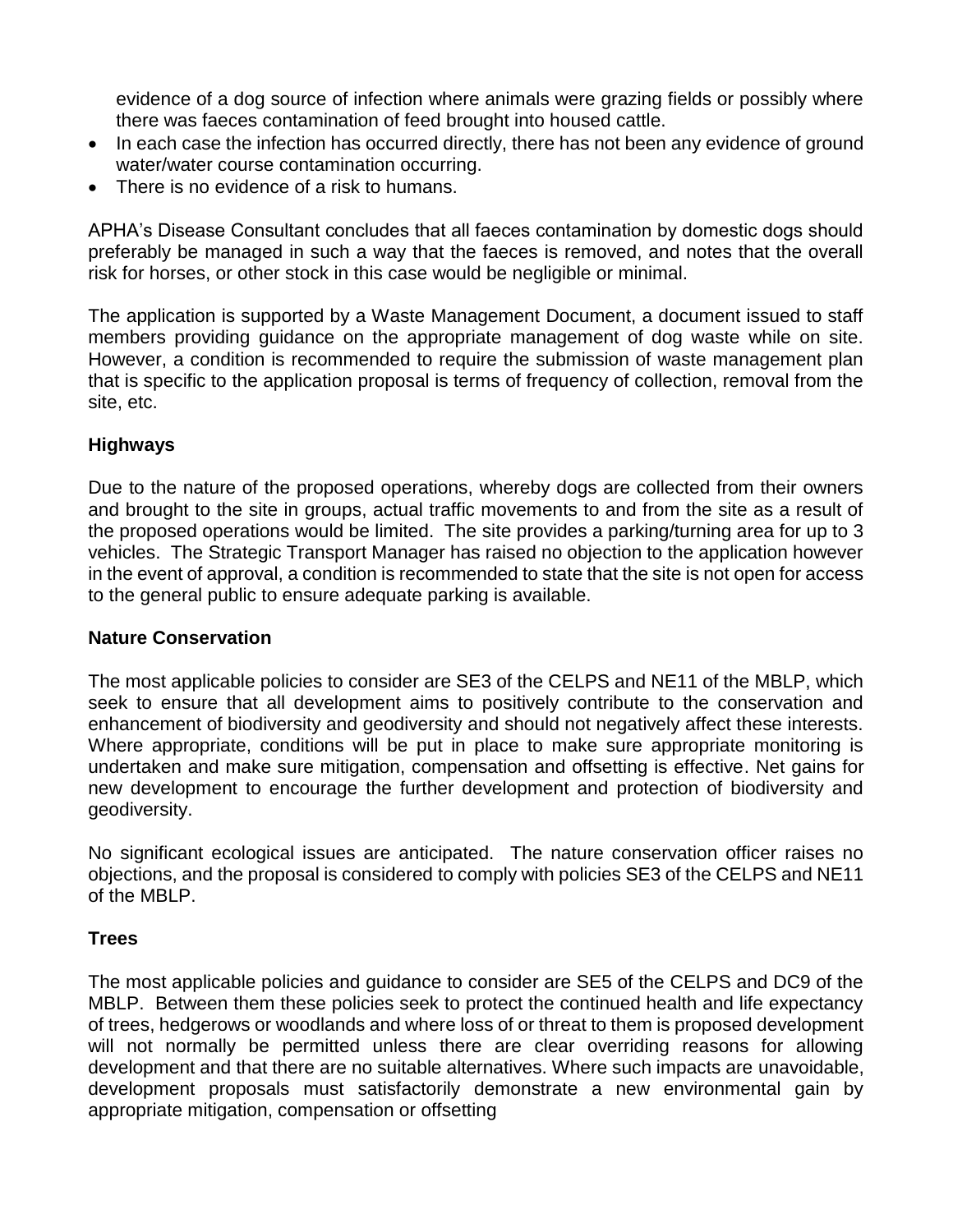No significant arboricultural concerns are raised by the proposal. The arboricultural officer has been consulted on the application raises no objections. The proposal is therefore considered to comply with policies SE5 of the CELPS and DC9 of the MBLP.

### **Flood Risk**

Policy SE13 of the CELPS seeks to ensure that new developments integrate measures for sustainable water management to reduce flood risk, avoid an impact on water quality and quantity within the borough and provide opportunities to enhance biodiversity, health and recreation. Given the limited extent of the changes to the site, the proposal raises no additional flood risk concerns compared to the existing situation. No objections have been received from the LLFA. No significant flood risk issues are therefore raised.

#### **Other Issues**

The matter of animal welfare has been raised, in terms of the size of the shelter building and whether this would be sufficient should the site be at full capacity and all 45 dogs require shelter at the same time. Further details will be provided on this issue as an update, as whilst it is something that is covered by other legislation it is important to ensure that the proposed development includes facilities required for the scale of development (number of dogs) proposed. If it is not, then there may be further pressure for new buildings which may significantly affect the Green Belt assessment above.

# **CONCLUSIONS**

The proposed development for a dog exercise area would result in the site being used for the exercise and care of dogs, with up to 45 being proposed on site at any one time. Based on the information provided it is considered that the proposed material change of use of the land and the reuse of the existing building on the site preserve the openness of the Green Belt and do not conflict with purposes of including land within it. The proposal is therefore not considered to be inappropriate development in the Green Belt.

One of the key concerns raised throughout the course of this application relates to potential noise levels from the site. Some local residents and Little Bollington Parish Council have raised this as an issue. Whilst it is acknowledged that noise may arise from the application site at times, it is anticipated that it would be an infrequent and unlikely event for all dogs on site to bark simultaneously. Furthermore, various factors significantly reduce the risk of noise causing significant harm to the amenities of the nearest residential properties. This includes the significant separation distance between the closest residential property and the application field, as well as the presence of a number of busy roads surrounding the application site, which will more frequently give rise to higher noise levels than the application site. Therefore, it is considered that the potential impact upon the living conditions of nearby properties is, on balance, likely to be acceptable. However, given the comments received from neighbouring properties and the unpredictable and intermittent nature of noise from dogs barking, a trial period is considered to be appropriate through a temporary planning permission.

The potential contamination of land and risk of spread of infectious diseases to animals using surrounding fields was an additional key concern raised. However, it has been shown that the likelihood of infection through ground water/water course contamination, in the event that the application field were to be waterlogged, is very low.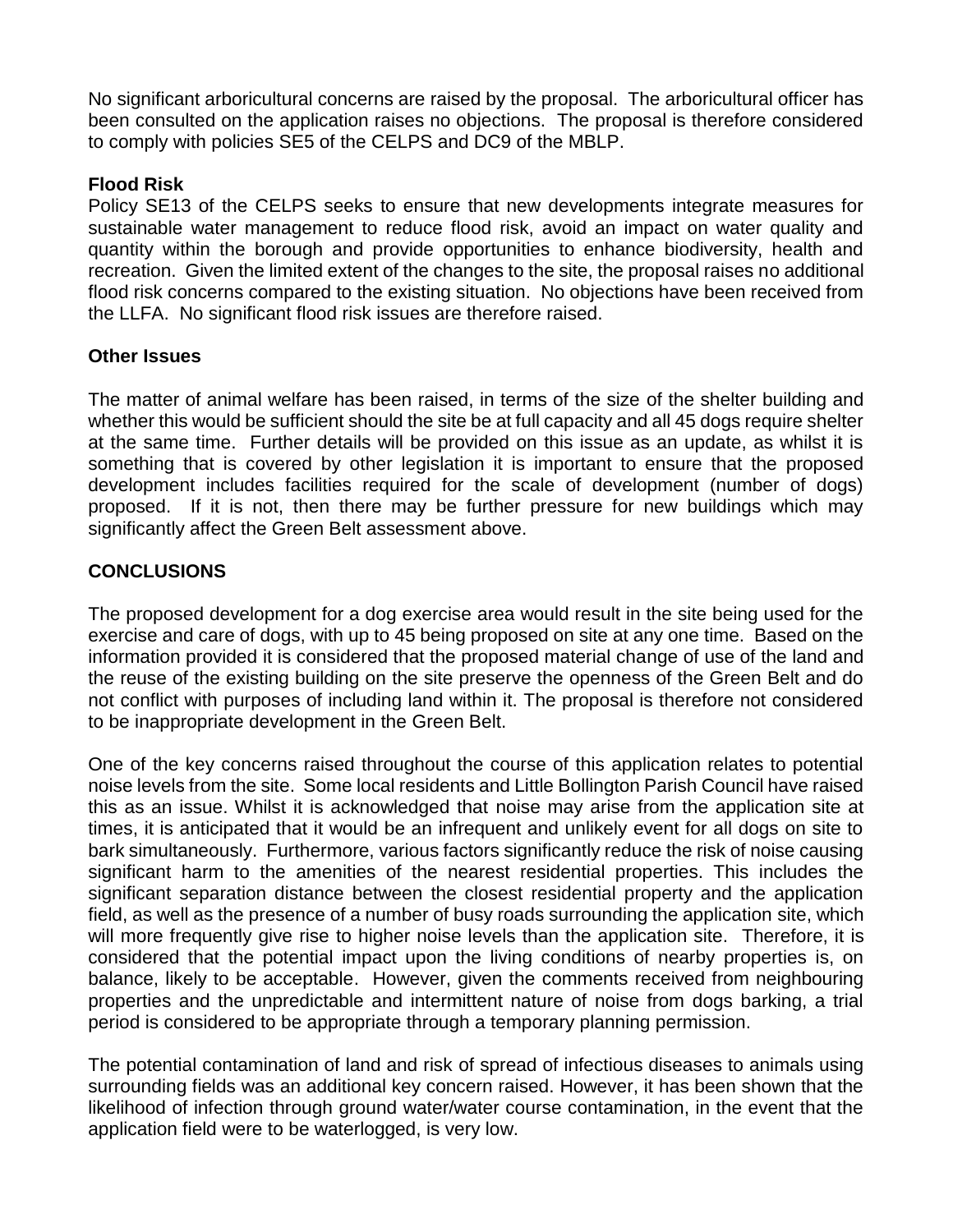The proposals are considered to have an acceptable impact upon the character of the area, and no adverse impacts are identified relating to highways, flood risk and nature conservation. Accordingly, it is recommended that planning permission be granted for a temporary period of two years.

Application for Full Planning

RECOMMENDATION: Approve subject to following conditions

- 1. Development in accord with approved plans
- 2. Materials as application
- 3. Temporary use 2 years
- 4. No public access to / use of site
- 5. Parking to be provided and retained
- 6. No dogs shall be left within the building on the site overnight or at weekends
- 7. Waste management plan to be submitted
- 8. No more than 45 dogs at anytime
- 9. Dogs to be supervised at all times in the ratio of 1 supervisor to 10 dogs
- 10.Hours of operation Monday to Friday 09.00 hours to 16.00 hours.